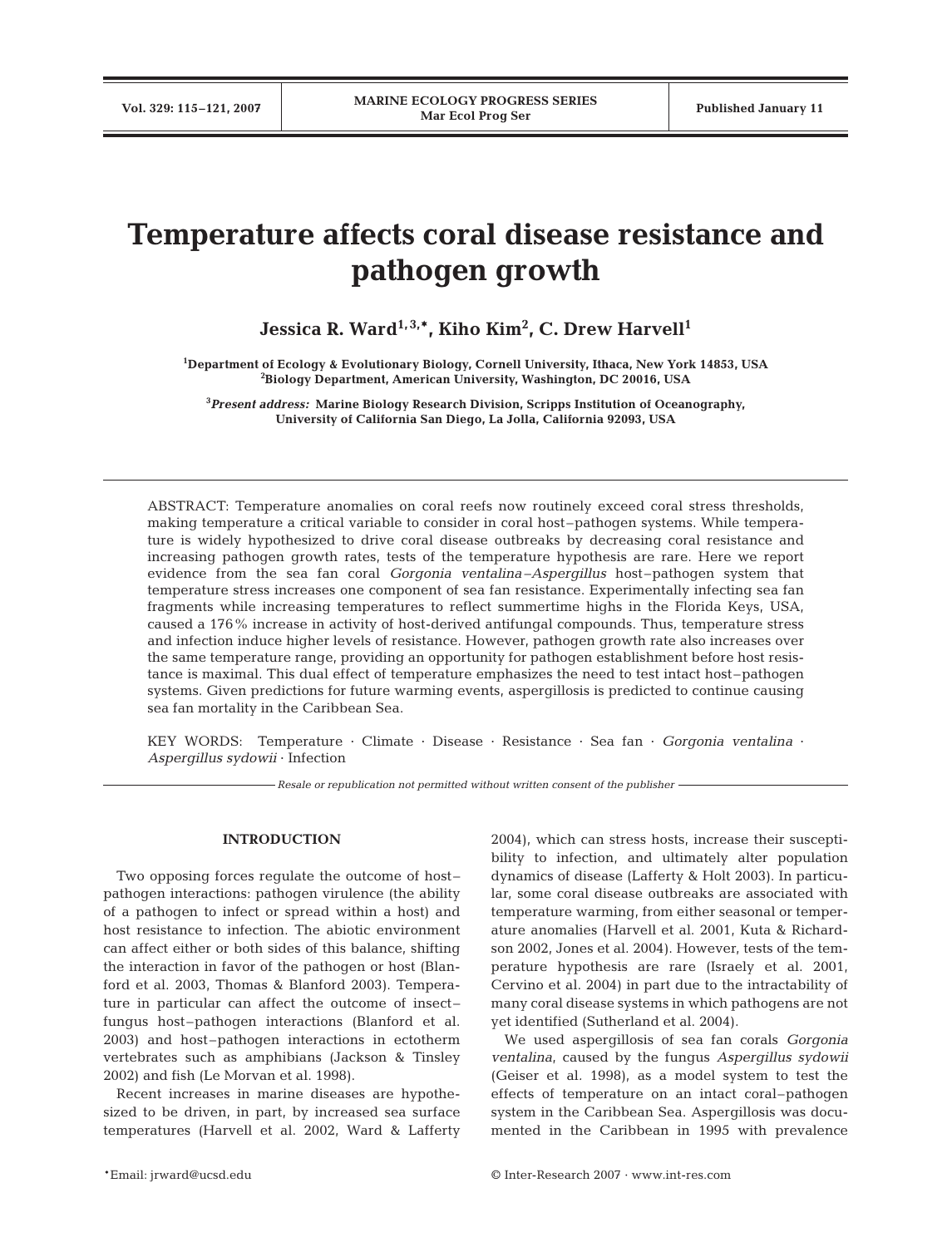exceeding 90% at some sites (Nagelkerken et al*.* 1997). Disease prevalence and severity (the amount of tissue lost due to disease per colony) have been monitored since 1997 in the Florida Keys, USA (Kim & Harvell 2004). More than 50% of sea fan tissue in the Florida Keys has been lost due to complete or partial disease-induced mortality (Kim & Harvell 2004). Optimal pathogen virulence, quantified as maximum growth rate, is near 30°C (Alker et al*.* 2001). These temperatures regularly occur in the Florida Keys from May to October (Fig. 1) and may promote new infections or facilitate pathogen spread within an infected colony (i.e. increase severity).

Infection with *Aspergillus sydowii* induces a generalized host resistance response that includes a suite of physical and chemical defenses (Dube et al. 2002, Petes et al. 2003, Alker et al. 2004). One component of the resistance response is production of antifungal compounds near the site of infection (Kim et al. 2000). This response is likely affected by temperature as sea fans are thermoconformers (i.e. they do not actively regulate body temperature and therefore track ambient temperature) and previous work with thermoconforming insects indicates that the innate immune response is sensitive to temperature (reviewed in Thomas & Blanford 2003).

Because temperature could influence both pathogen virulence and host resistance, it is important to test the intact host–pathogen interaction over a range of temperatures. The *Gorgonia–Aspergillus* system is a tractable marine host–pathogen system with which to test the effects of temperature as the hosts are abun-



Fig. 1. Sea surface temperature in the Florida Keys, USA. Data are from the National Data Buoy Center, Stn SMKF1, Sombrero Key, Florida (from 1998 to 2001). Mean  $(\bullet)$ , maximum and minimum (O) sea surface temperature in each month. Horizontal line corresponds to 30°C

dant, the pathogen is in culture, and hosts can be successfully infected in the laboratory. We predicted that temperature stress would decrease sea fan resistance, making sea fans more susceptible to fungal infection, while increasing pathogen growth rate. Here we report results of temperature-controlled experiments and discuss these results in the context of the current epizootic and climate change.

## **MATERIALS AND METHODS**

Samples were collected in August 2001 from moderately sized (30 to 60 cm), healthy sea fans at Eastern Sambo Reef in the Florida Keys, USA (24° 29.74' N, 81° 38.92' W). We collected four 36 cm<sup>2</sup> fragments from the outer margin of each of 18 sea fan colonies. In all cases, 1 fragment was processed (see below) immediately to establish initial conditions. Of the remaining 3 fragments, one was placed into each temperature treatment (27, 30 or 31.5°C) at Mote Marine Tropical Research Laboratory on Summerland Key, Florida. Of the 18 fragments in each of the 3 temperatures, 9 were randomly blocked within infection groups and the remaining 9 in control groups. Temperature was maintained within  $\pm 0.5^{\circ}$ C of target temperatures using a freshwater water bath circulating through a heater/ chiller and around 38 l aquaria filled with seawater collected from the reef. Each tank was a closed system to prevent pathogen release to the environment.

Fragments were acclimated for at least 24 h before experimental infection. In each temperature treatment, 9 fragments were inoculated with *Aspergillus sydowii* using gauze strips covered with agar and fungus, pushed through 1 cm slits cut in the sea fan mesh. The remainder received control gauze/agar strips with no fungus. Control and treatment gauze strips were left on fragments for 7 d at which time each fragment was processed for zooxanthellae abundance and crude extract antifungal activity (a measure of host resistance; Kim et al. 2000).

**Zooxanthellae abundance.** A 1 cm diameter piece of tissue from each fragment was homogenized in 1 ml seawater using a Kontes 22 glass homogenizer and Teflon pestle attached to a variable speed power drill. Tissue homogenate was washed twice with seawater and resuspended in 1 ml of 5% formalin. Four 30 μl aliquots were removed from each sample, stained with 2.75 μl Lugol's solution, and counted on a brightline hemacytometer at 40× magnification.

**Fungal inhibition.** Fungal inhibition of crude extracts was tested with methods modified from Alker et al. (2001) and Dube et al. (2002). Crude antifungal compounds were extracted from  $16 \text{ cm}^2$  tissue samples twice overnight at –20°C in dichloromethane (DCM),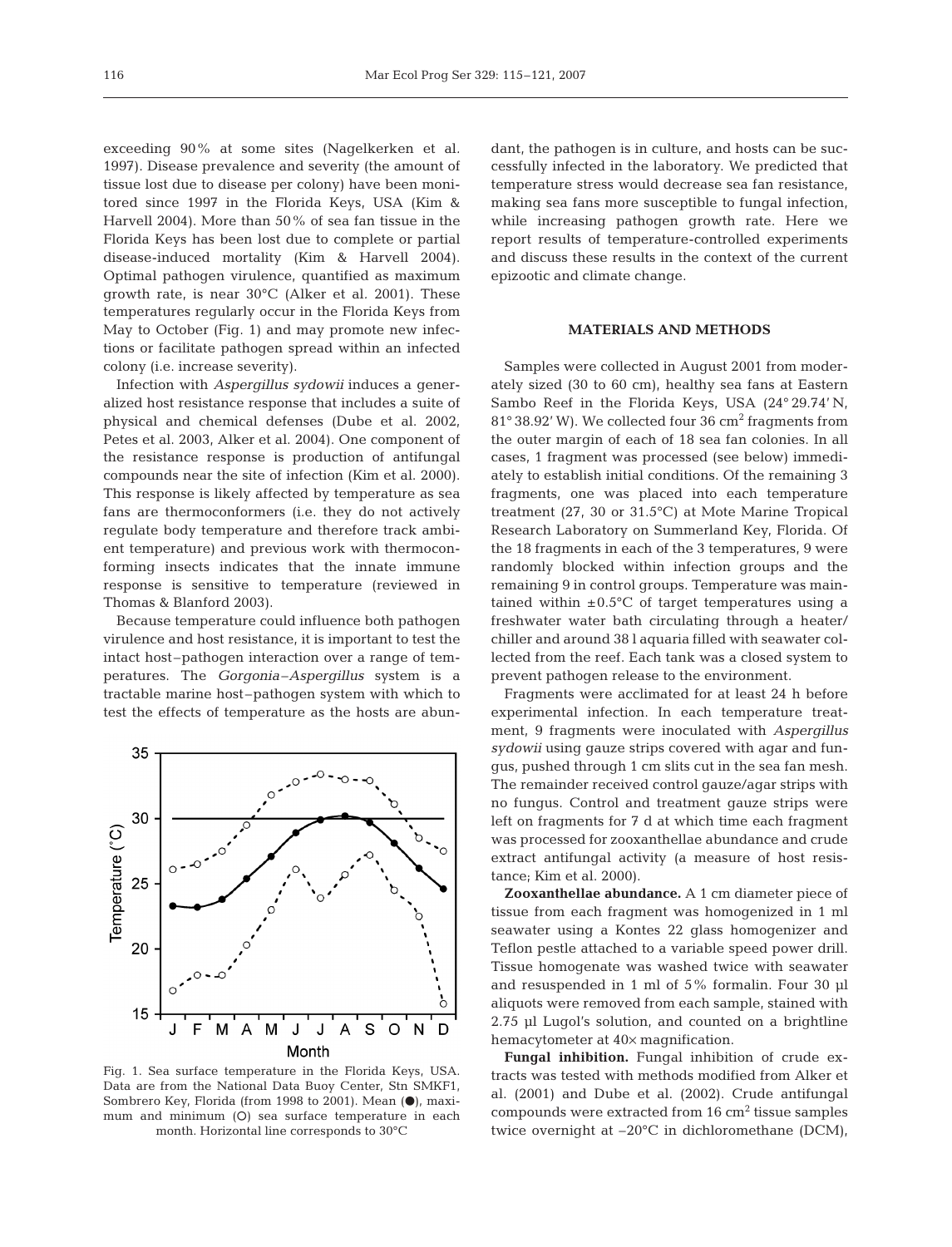117

which was then evaporated under continuous  $N_2$  flow. Extracts were weighed and resuspended in acetone to a final concentration of 20 mg  $ml^{-1}$ . All extracts were tested at an incubation temperature of 27°C, regardless of the temperature at which the sea fan fragments were held in the aquaria. This allowed comparison of activity of extracts across temperature treatments without the confounding effects of differences in fungal growth rates at different incubation temperatures.

We added 75 μl of each extract suspension to the surface of 3 replicate 35 mm diameter Petri plates containing peptone yeast glucose (PYG) agar (1 l deionized water, 1.25 g peptone, 1.25 g yeast extract, 3.0 g glucose, 30 g Instant Ocean®, 20 g bactoagar, 0.05 g tetracycline) and spread with a glass rod. Unamended agar plates, acetone-amended plates, and plates with hygromycin (an antifungal agent) served as controls. We placed 2 μl of stock spore solution (2250 spores  $\mu$ l<sup>-1</sup>) in the center of each plate. Plates were closed with the self-sealing film, Parafilm, and incubated at  $27^{\circ}$ C for 6 d.

Digital images of circular fungal colonies were taken 4, 5, and 6 d post-inoculation to avoid a short lag in colony growth that occurs after inoculation (Alker et. al. 2001). Fungal colony area was calculated from 2 perpendicular measurements of colony diameter with digital imaging software (NIH Image v 1.62, National Institutes of Health). Antifungal activity was calculated as inhibition of fungal growth on extract-amended plates relative to unamended and acetone-amended control plates (Dube et al. 2002) as follows:

$$
I = 1 - \left(\frac{\text{Area}_{\text{extracts}}}{\text{Area}_{\text{controls}}}\right)
$$

where  $Area_{\text{extracts}} = area of fungal colonies on extract$ amended plates, and  $Area_{controls}$  = mean area of fungal colonies on unamended and acetone-amended control plates. Both sets of control plates were used since there was no difference in fungal growth on the unamended and acetone-amended plates (data not shown). The change in inhibition from initial fragments was used in analyses  $(\Delta I = I_{\text{Final}} - I_{\text{Initial}}).$ 

**Zooxanthellae abundance in healthy and naturally infected colonies.** To determine the abundance of zooxanthellae in field collected healthy and diseased colonies, a 1 cm diameter tissue sample was collected from 20 healthy colonies and from diseased areas of 20 naturally infected colonies at Pickles Reef (24° 59.08' N, 80° 24.98' W). A second sample was taken from a healthy area of each diseased colony approximately 10 cm from the infection. Tissue samples were processed using zooxanthellae abundance procedures described above.

**Data analysis.** The change from the initial value for each dependent variable was used in all analyses. Data were tested for normality (Shapiro-Wilk) and homogeneity of variances (Levene) before analysis. A correlation matrix revealed no covariation between zooxanthellae abundance and antifungal activity, so each was analyzed in a separate 2-way nested ANOVA (temperature, infection) with fan as a random effect nested within infection to account for variability among colonies (SAS, v. 8, Copyright 2001, SAS Institute).

# **RESULTS**

## **Zooxanthellae abundance**

Both temperature and infection affected the abundance of zooxanthellae in sea fan tissue (Fig. 2; temperature  $F = 139.85$ ,  $p < 0.0001$ ; infection  $F = 21.05$ ,  $p =$ 0.0003; temperature  $\times$  infection  $F = 4.30$ ,  $p = 0.0148$ ). The combination of thermal stress (31.5°C) and infection resulted in a 31.4% loss of zooxanthellae (Tukey-Kramer post-hoc tests  $p < 0.0001$ ). In all other treatments, zooxanthellae increased with the largest increase occurring in 27°C control fragments (105.5%) and the smallest in 31.5°C control fragments (19.7%; Tukey-Kramer post-hoc tests  $p < 0.0001$ ). All infected fragments contained fewer zooxanthellae than respective controls (Fig. 2).

Field surveys indicated that similar losses in zooxanthellae occurred in naturally infected sea fans (Fig. 3). Healthy sea fans contained more zooxanthellae than healthy areas of diseased sea fans. Healthy areas of



Fig. 2. *Gorgonia ventalina*. Change in zooxanthellae abundance (±SE) in control and experimentally infected sea fan fragments maintained at 3 temperatures. Change is calculated as the difference in number of zooxanthellae in 1 cm diameter tissue samples.  $Q = 27^{\circ}C$ ;  $\Box = 30^{\circ}C$ ;  $\Delta = 31.5^{\circ}C$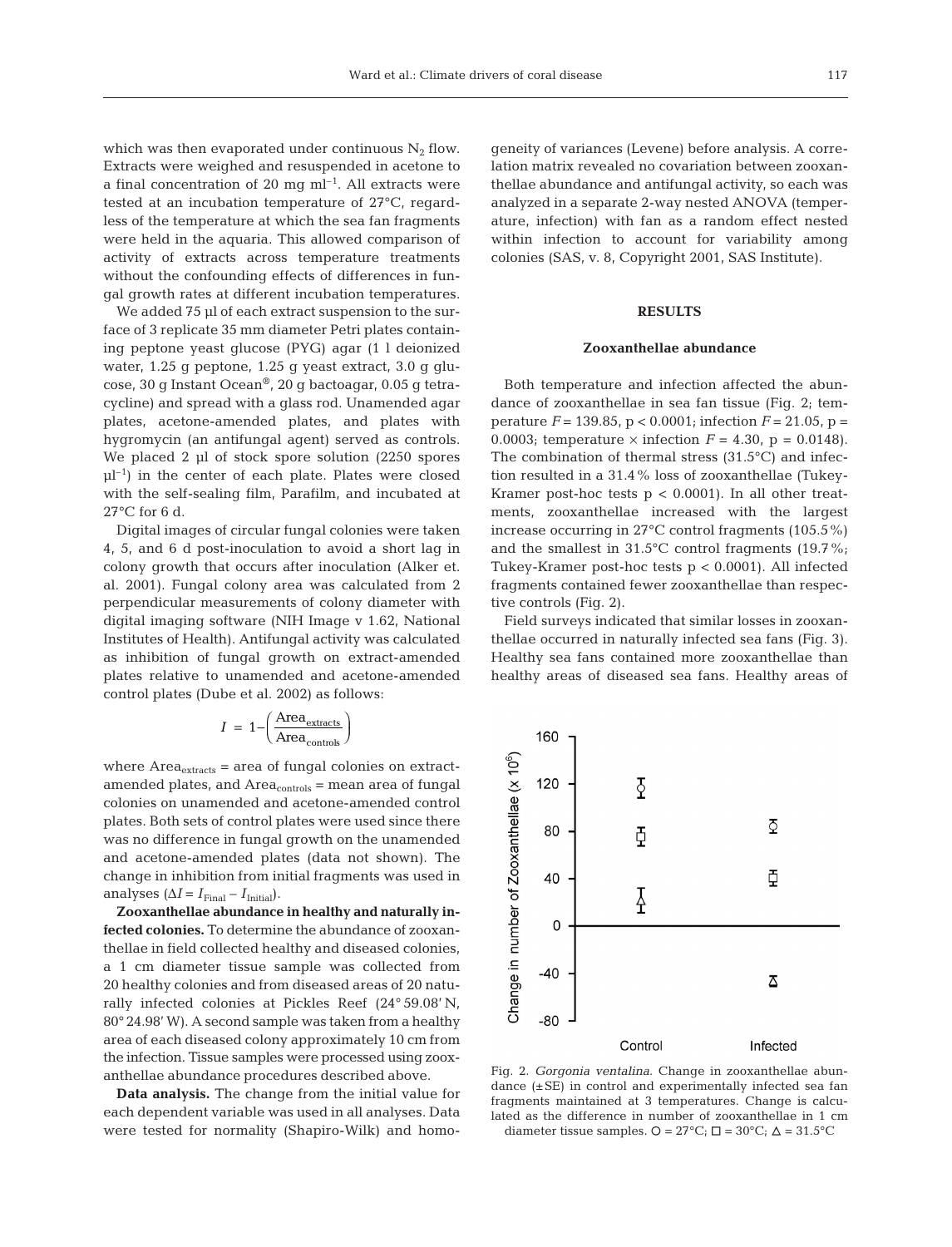

a

 $\mathsf b$ 

 $\mathbf c$ 



diseased sea fans in turn contained more zooxanthellae than diseased areas of diseased sea fans (ANOVA,  $F = 98.91$ ,  $p < 0.0001$ , Tukey-Kramer post-hoc tests  $p <$ 0.0001).

### **Fungal inhibition**

Temperature and infection affected inhibitory activity of host-derived extracts with a significant temperature  $\times$  infection interaction (Fig. 4; temperature  $F =$ 4.91,  $p = 0.009$ ; infection  $F = 5.85$ ,  $p = 0.03$ ; temperature  $\times$  infection  $F = 9.57$ ,  $p = 0.0001$  ). Little to no change in inhibition occurred in controls while inhibition increased in all infected fragments. The greatest increase in inhibition occurred in infected fragments at the warmest (31.5°C) temperature (Tukey-Kramer post-hoc tests  $p < 0.05$ ).

### **DISCUSSION**

Understanding the mechanisms underlying host– pathogen interactions, including the synergistic roles of abiotic stressors and disease, is essential to predict and mitigate disease outbreaks (Lafferty & Holt 2003). In corals, which live near their upper thermal thresholds on many reefs (Porter & Tougas 2001), host and pathogen performance curves may peak at different temperatures, with pathogen optima occurring at higher temperatures than host optima (i.e. host resis-

tance is lower than pathogen growth or virulence; Fig. 5A). Pathogens may also adapt to temperature increases more rapidly than their hosts due to more rapid growth (Chubb 1980) and shorter generation times (Pojmanska et al. 1980).

Counter to the prediction, we found that sea fan host resistance (measured as inhibitory activity of crude extracts) was almost 2-fold greater at warmer (31.5°C) relative to cooler (27 and 30°C) temperatures 7 d post-



Fig. 4. *Gorgonia ventalina*. Change in extract inhibition activity ( $\pm$ SE). O = 27°C;  $\Box$  = 30°C;  $\Delta$  = 31.5°C

325

275

225

175

125

Zooxanthellae abundance  $(x 10^6)$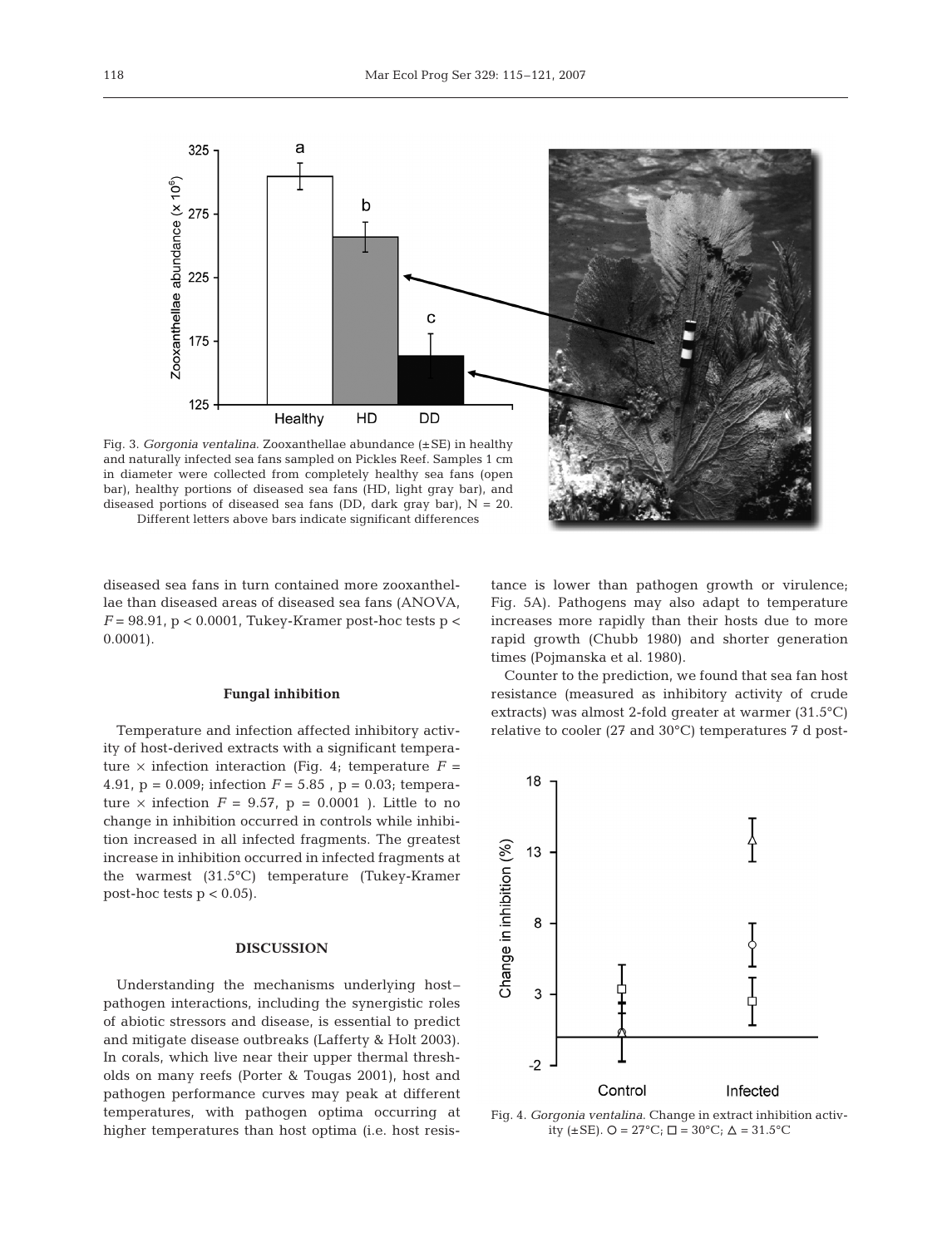

Fig. 5. *Gorgonia ventalina* and *Aspergillus sydowii*. Response of host resistance (solid line; measured as extract fungal inhibition activity) and pathogen virulence (dashed line; measured as growth rate) to temperature (schematic scale). (A) Predicted response of host optimum occurring at a lower temperature than pathogen optimum. (B) Observed host and pathogen responses with pathogen growth increasing more rapidly than host resistance. Data for host resistance are from experimentally infected fragments only

infection (Fig. 4). The pathogen is also temperature sensitive, growing  $>25\%$  more rapidly at 30 to 31 °C than at 27°C (Fig. 5B). This may provide an opportunity for the pathogen to infect a host at summer temperatures (near 30°C, Fig. 1) that promote pathogen growth but not host resistance (Fig. 5B). Once established, the pathogen is concentrated in the proteinaceous gorgonin axis (Petes et al. 2003) where it may avoid host antifungal compounds circulating in the coenenchyme.

It is also possible that host resistance is not constant through time. In some instances, after induction of a response to herbivores or pathogens, a relaxation in the response occurs. Evidence from other studies suggests that sea fan host resistance does not decline over time as the activity induced in warm (31.5°C) infected fragments is comparable to that found near disease lesions on naturally infected sea fans (Kim et al. 2000, Dube et al. 2002). The naturally infected sea fans were likely infected for weeks to months before sampling, given lesion formation and amount of tissue purpling apparent. This indicates that induced levels of antifungal activity are sustainable over time.

An essential component of coral health is the association of the coral animal with endosymbiotic zooxanthellae. Zooxanthellae increased in all control and in the cooler (27 and 30°C) infected fragments (Fig. 2).

The increase may have occurred as autotrophy increased to compensate for reduced heterotrophy, (i.e. acquisition of energy from phyto- and zooplankton; Ribes et al. 1998) since closed-system tanks were not amended with plankton during the experiment. The increase in zooxanthellae may also have been in response to wounding as zooxanthellae densities have been shown to peak at wound sites on a related gorgonian coral 7 d post-injury (Meszaros & Bigger 1999). If so, this suggests an important role of temperature in regulating wound healing in gorgonian corals.

Both temperature and infection affected the magnitude of changes in zooxanthellae abundance, with a significant temperature  $\times$  infection interaction. This was particularly evident in the loss of zooxanthellae with infection at the warmest (31.5°C) temperature (Fig. 2). Naturally infected sea fans sampled on the reef also have fewer zooxanthellae, in both healthy and diseased areas of the infected sea fan, relative to those in completely healthy sea fans (Fig. 3), suggesting that infection

causes at least partial bleaching. Reduction of zooxanthellae abundance in infected tissue is likely due to a reduction in number of polyps in infected areas (Kim & Harvell 2002). It is not possible to distinguish from these data whether lower zooanthellae abundance in healthy tissue of infected colonies occurred before, or was a consequence of, infection.

The fragments infected at 31.5°C and naturally infected sea fans had lower zooxanthellae abundances than control fragments or healthy sea fans, respectively (Figs. 2 & 4). However, high levels of antifungal activity were associated with 31.5°C infected fragments (Fig. 4) and lesions on naturally infected sea fans (Kim et al. 2000). These results suggest that zooxanthellae do not play a critical role in production of antifungal compounds. However, the identity of zooxanthellae in coral tissue can be as important as their abundance. Symbiont shuffling, or acquisition of different, more stresstolerant clades, has been suggested as a process of host acclimation to temperature stress (Baker et al. 2004). The effects of temperature and infection on the zooxanthellae clade were investigated in a separate study (Kirk et al. 2005). Symbiont associations were stable and identical in healthy, experimentally infected, and naturally infected sea fans, suggesting that symbiont shuffling does not occur in sea fans regardless of temperature or disease stress (Kirk et al. 2005).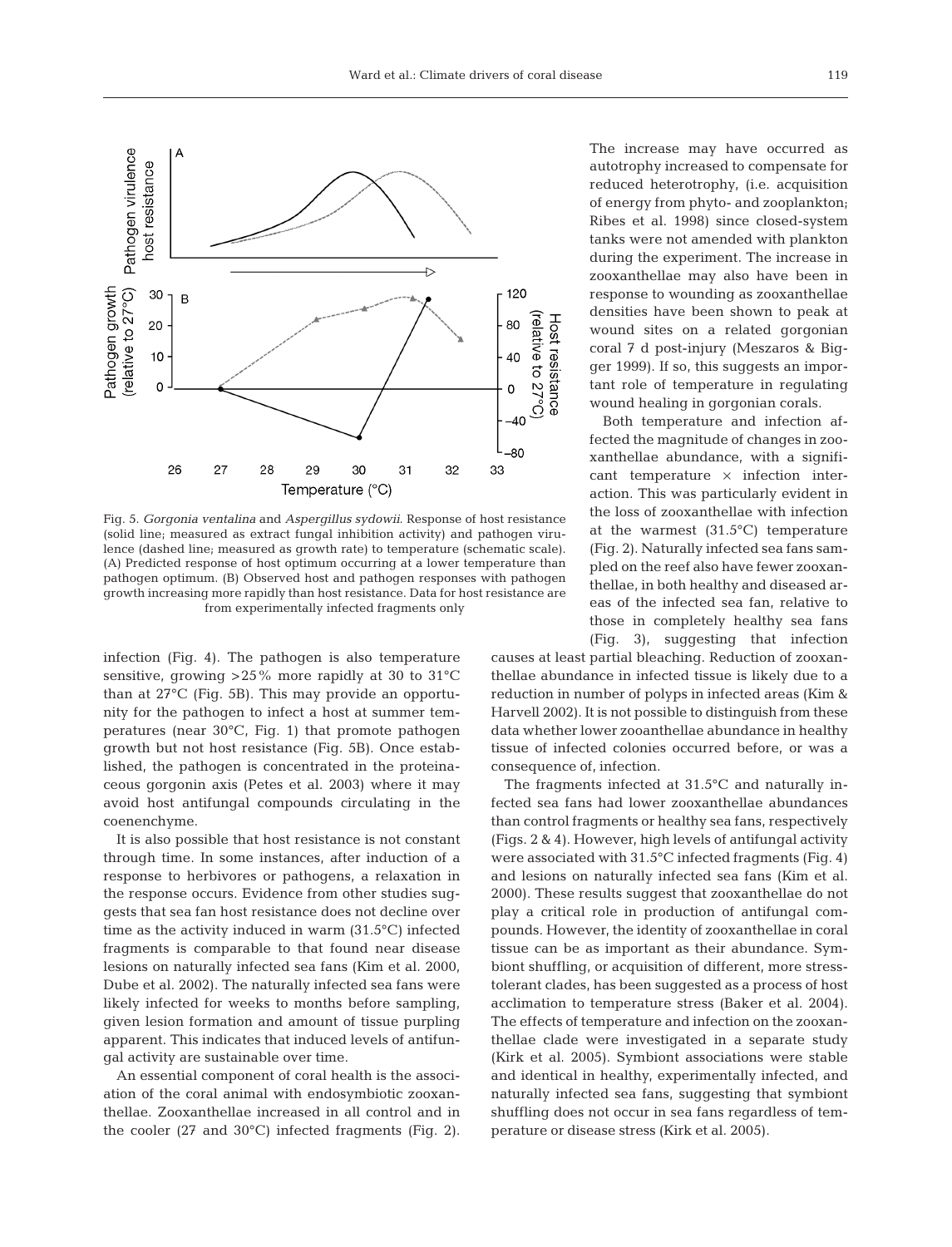The factors that control pathogen transmission and spatial distribution of infections in marine systems are often unknown. Sea fan aspergillosis is patchily distributed with high prevalence and severity at some sites, but not others, along the same reef tract (Jolles 2002, Kim & Harvell 2004). One hypothesis to explain patchiness of aspergillosis is that environmental stressors such as temperature and nutrient enrichment (Bruno et al. 2003) facilitate infections at some sites. Experimentally testing the role of these abiotic factors on host–pathogen interactions may reveal approaches for disease control.

Temperature can have complex effects on disease dynamics (Lafferty & Holt 2003). In some cases, hosts may become more susceptible to infection while in others they are released from infection (Harvell et al. 2002, Lafferty & Holt 2003). We found that short-term (i.e. 7 d) thermal stress increases host resistance to infection (quantified as fungal inhibition by crude extracts) in sea fan corals (Fig. 4). However, pathogen growth rate increases more rapidly than host resistance over the same temperature range (Alker et al. 2001). In addition, constitutive levels of host resistance (Kim et al*.* 2000) and induction of resistance with temperature stress are not uniform within the sea fan colony (J. Ward pers. obs.), providing an opportunity for rapid pathogen infiltration in less-resistant areas of the colony during periods of warm (30°C) summer temperatures. Prevalence of aspergillosis is currently low in the Florida Keys (Kim & Harvell 2004). However, given the thermal sensitivity of this host– pathogen system and predictions of more frequent, longer duration thermal anomalies (Hoegh-Guldberg 1999), we predict that this disease will continue to affect sea fans in the Caribbean Sea.

*Acknowledgements*. We thank A. Shaw, K. Schuster, K. Rypien, J. Andras, J. Bruno, the staff at the Mote Tropical Research Laboratory, especially E. Bartels and B. Smith, S. Santos, and M. A. Coffroth for field support and advice. This work was funded by the Edna Bailey Sussman Fund, Cornell University Field of Zoology, an NSF pre-doctoral fellowship (to J.R.W.), and NSF OCE-0326705 (to C.D.H.). Collections were made under permit # FKNMS-2004-092.

#### LITERATURE CITED

- Alker AP, Smith GW, Kim K (2001) Characterization of *Aspergillus sydowii* (Thom et Church), a fungal pathogen on Caribbean sea fan corals. Hydrobiologia 460:105–111
- Alker AP, Kim K, Dube DH, Harvell CD (2004) Localized induction of a generalized response against multiple biotic agents in Caribbean sea fans. Coral Reefs 23:397–405
- Baker AC, Starger CJ, McClanahan TR, Glynn PW (2004) Corals' adaptive response to climate change. Nature 430:741
- Blanford S, Thomas MB, Pugh C, Pell JK (2003) Temperature

checks the Red Queen? Resistance and virulence in a fluctuating environment. Ecol Lett 6:2–5

- Bruno JF, Petes LE, Harvell CD, Hettinger A (2003) Nutrient enrichment can increase the severity of coral diseases. Ecol Lett 6:1056–1061
- Cervino JM, Hayes RL, Polson SW, Polson SC, Goreau TJ, Martinez RJ, Smith GW (2004) Relationship of *Vibrio* species infection and elevated temperatures to yellow blotch/ band disease in Caribbean corals. Appl Environ Microbiol 70:6855–6864
- Chubb J (1980) Seasonal occurrence of helminths in freshwater fishes. Part III. Larval Cestoda and Nematoda. Adv Parasitol 18:1–120
- Dube D, Kim K, Alker AP, Harvell CD (2002) Size structure and geographic variation in chemical resistance of sea fan corals *Gorgonia ventalina* to a fungal pathogen. Mar Ecol Prog Ser 231:139–150
- Geiser DM, Taylor WT, Ritchie KB, Smith GW (1998) Cause of sea fan death in the West Indies. Nature 394:137–138
- Harvell D, Kim K, Quirolo C, Weir J, Smith G (2001) Coral bleaching and disease: contributors to 1998 mass mortality in *Briareum asbestinum* (Octocorallia, Gorgonacea). Hydrobiologia 460:97–104
- Harvell D, Mitchell CE, Ward JR, Altizer S, Dobson A, Ostfeld RS, Samuel MD (2002) Climate warming and disease risks for terrestrial and marine biota. Science 296:2158–2162
- Hoegh-Guldberg O (1999) Climate change, coral bleaching and the future of the world's coral reefs. Mar Freshw Res 50:839–866
- Israely T, Banin E, Rosenberg E (2001) Growth, differentiation and death of *Vibrio shiloi* in coral tissue as a function of seawater temperature. Aquat Microb Ecol 24:1–8
- Jackson JA, Tinsley RC (2002) Effects of environmental temperature on the susceptibility of *Xenopus laevis* and *X. wittei* (Anura) to *Protopolystoma xenopodis* (Monogenea). Parasitol Res 88:632–638
- Jolles AE (2002) Disease transmission of aspergillosis in sea fans: inferring process from spatial pattern. Ecology 83: 2373–2378
- Jones RJ, Bowyer J, Hoegh-Guldberg O, Blackall LL (2004) Dynamics of a temperature-related coral disease outbreak. Mar Ecol Prog Ser 281:63–77
- Kim K, Harvell CD (2004) The rise and fall of a six year coralfungal epizootic. Am Nat 164:S52–S63
- Kim K, Kim PD, Alker AP, Harvell CD (2000) Chemical resistance of gorgonian corals against fungal infections. Mar Biol 137:393–401
- Kirk N, Ward J, Coffroth M (2005) Stable *Symbiodinium* composition in the sea fan (*Gorgonia ventalina*) during temperature and disease stress. Biol Bull (Woods Hole) 209:227–234
- Kuta KG, Richardson LL (2002) Ecological aspects of black band disease of corals: relationships between disease incidence and environmental factors. Coral Reefs 21:393–398
- Lafferty KD, Holt RD (2003) How should environmental stress affect the population dynamics of disease? Ecol Lett 6: 654–664
- Le Morvan C, Troutaud D, Deschaux P (1998) Differential effects of temperature on specific and nonspecific immune defences in fish. J Exp Biol 201:165–168
- Meszaros A, Bigger C (1999) Qualitative and quantitative study of wound healing processes in the coelenterate, *Plexaurella fusifera*: spatial, temporal and environmental (light attenuation) influences. J Invertebr Path 73: 321–331
- Nagelkerken I, Buchan K, Smith GW, Bonair K and 10 others (1997) Widespread disease in Caribbean sea fans: II. Pat-